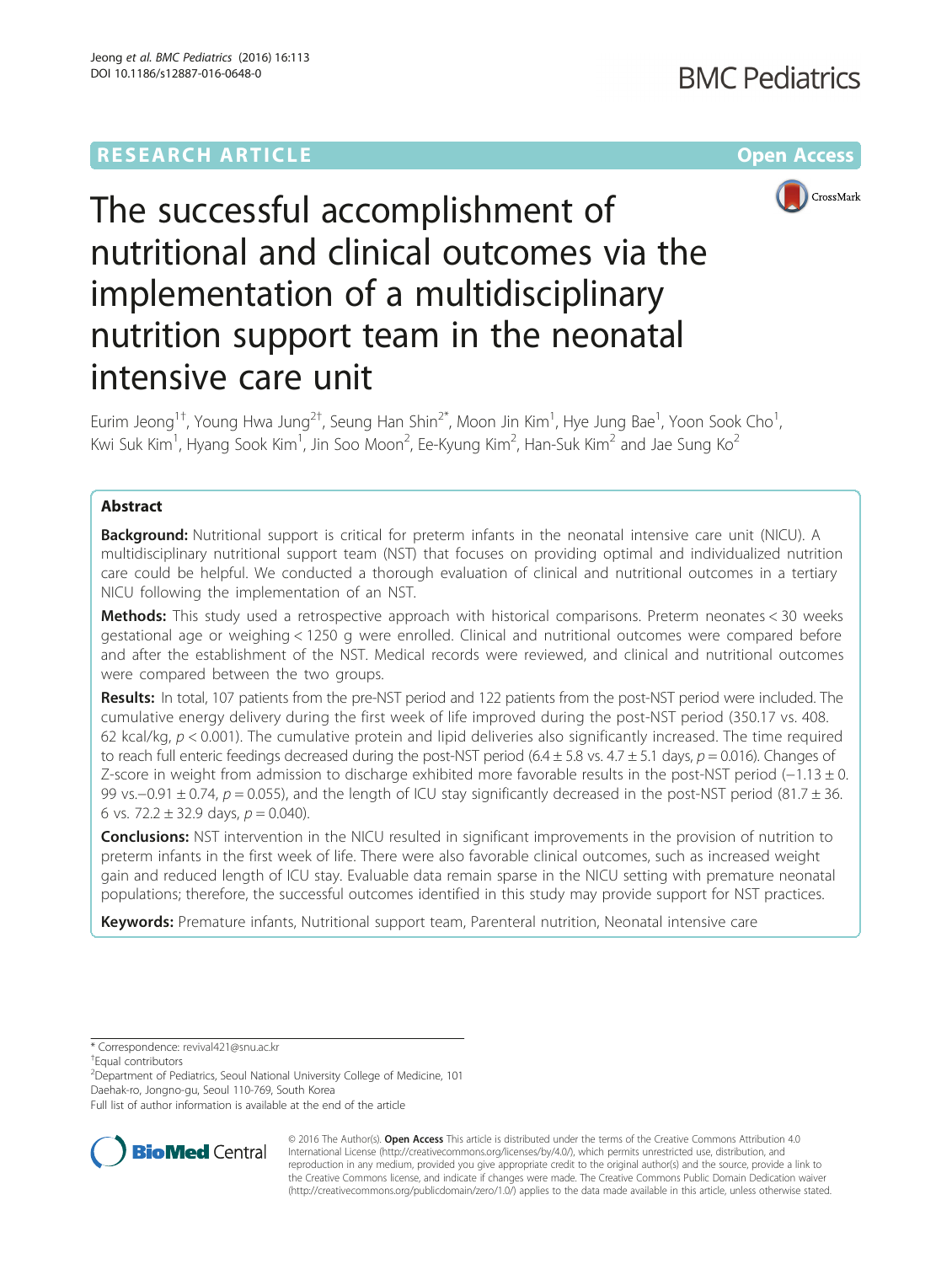## Background

Multidisciplinary team involvement in providing nutritional support is recommended by the American Society for Parenteral and Enteral Nutrition (ASPEN) and the European Society for Parenteral and Enteral Nutrition (ESPEN) [[1, 2](#page-5-0)]. The team's main objective is to improve the care of sick patients, and it comprises specialists who focus on the nutritional status and management of patients who require nutritional support [[3\]](#page-5-0). Appropriate nutritional support has been increasingly acknowledged as an integral component of patient management, especially for patients who require intensive care. Pollack et al. [[4\]](#page-5-0) reported that critically ill children with associated malnutrition have greater clinical instability and require numerous therapeutic interventions. Previous studies have demonstrated that the involvement of a nutritional support team (NST) in the care of adult patients who required nutritional support was associated with favorable patient safety and cost results [[5, 6](#page-5-0)].

Nutritional support is also essential for preterm infants in the neonatal intensive care unit (NICU). Inadequate nutrient intakes, especially during the first postnatal week, may result in the poor growth of very low birth weight neonates [\[7](#page-5-0)]. Despite this knowledge, limited studies have investigated the effects of NSTs on preterm populations in a NICU setting.

Neonatal physiology is very different from that of adult and pediatric populations in that the neonate metabolic pathways are immature and nutrient reservoirs are limited [\[8](#page-5-0)]. Moreover, preterm neonates who are managed in a NICU are particularly vulnerable to these problems and often present malnutrition and poor growth [[9\]](#page-5-0). As a result of prematurity, many neonates in the NICU cannot tolerate oral or enteral nutrition (EN) immediately after birth; thus, they rely heavily on parenteral nutrition (PN) for the first few weeks, and the goals of nutritional support are to provide adequate nutrition via PN to avoid nutritional deficits in the immediate post-natal period, initiate enteral feeding as soon as possible and sustain efficient EN intake to promote growth. Thus, the implementation of an NST is especially important in the NICU, where special understanding of the neonate's physiology, nutritional requirements and tolerance levels are required. To date, published studies have seldom illustrated appropriate and comprehensive outcome measures to evaluate NST practices in preterm infants [\[10\]](#page-5-0).

In this study, we conducted a thorough evaluation of clinical and nutritional outcomes in an NICU associated with the implementation of a multidisciplinary NST that focused on providing optimal, individualized nutrition care.

## **Methods**

## Study design and population

This study was approved by the Institutional Review Board of Seoul National University Hospital. This study comprised a retrospective investigation of preterm infants who were admitted to the NICU of Seoul National University Children's Hospital between January 1, 2009, and August 31, 2010 (a period prior to the establishment of the NST) and between January 1, 2012, and August 31, 2013 (a period subsequent to NST establishment). The inclusion criteria included inborn neonates who were less than 30 weeks gestational age at birth or who had birth weights less than 1250 g. Patients diagnosed with a major congenital anomaly or inborn error of metabolism or who expired within 1 week of life were excluded.

The same feeding protocol for the initiation and advance of enteral feedings was applied throughout the entire study period. As soon as there were no contraindications for feeding, such as hemodynamic instability or abnormal abdomen, the infants began enteral feeding. The feeding volume and the rate of advance of the feedings were practiced according to the internal protocol.

Nutritional and clinical data were collected via reviews of the patients' electronic medical records. The clinical data for the preterm infants included gestational age, birth weight, mode of delivery, length of ICU stay, and other comorbidities. The infants' weights at admission and discharge were adjusted for gestational age with reference to the Fenton 2013 preterm growth chart [\[11](#page-5-0)]. The nutritional data included the daily intake of energy, protein, lipids and glucose during the first 7 days of life, the number of days to the initiation of enteral feeding, the number of days to reach full enteral feeding (>120 ml/kg/day) and the number of days on PN. The amount of energy intake was calculated by adding both non-protein and protein calories. The parenteral intake and the enteral intake were added to determine the total intake per day. Patients who were received more than 80 kcal/kg/day, which is the minimum number of calories required for growth according to ASPEN, on day 7 were reviewed [\[12\]](#page-5-0).

## Implementation of the NST

The NST of the Seoul National University Children's Hospital commenced its work in the NICU in September 2010. Prior to the implementation of the NST, nutrition support was coordinated solely by the attending physician, with intermittent consultation with pharmacists. The aim of the NST was to provide high-quality nutritional support through the enhanced coordination of specialists from various fields, including clinical physicians from the pediatric department, pharmacists, dietitians and nurses. Tasks were based on the ASPEN and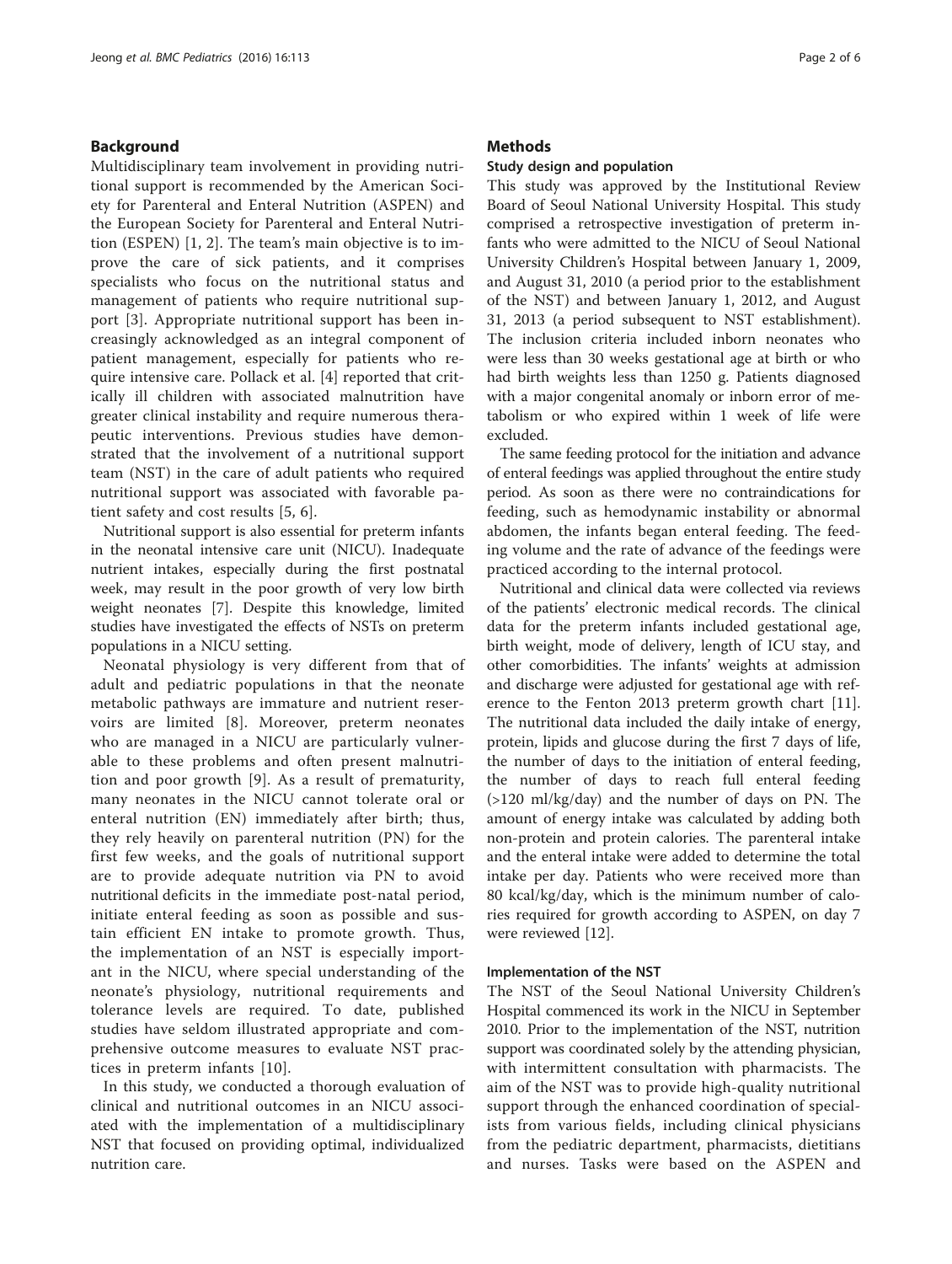ESPEN guidelines and included screening for nutritional risk, identifying patients who require nutritional support, providing adequate nutritional management, educating the hospital staff and auditing practices.

Subsequent to the implementation of the NST, meetings were held once per week to evaluate each patient's clinical course and nutritional requirements. Changes to be made to the parenteral or EN regimens or additional labs to be analyzed were discussed at this meeting. Future medical plans were shared to ensure that all members were aware of patient management issues. In addition, monthly conferences were held to keep team members abreast of updates and to discuss the current nutritional practices.

Parenteral support was initially managed by the NICU physicians; however, patients who required long-term PN were sometimes referred to the NST pharmacists for customized total parenteral nutrition (TPN). Once a PN referral was made, the pharmacists provided individualized TPN regimens via re-consultations or feedback modulation on a daily basis. Enteral support was managed via protocol; however, EN referrals were made to the NST dietitians.

#### Statistical analysis

For comparisons of categorical variables, such as the morbidity rates between the two groups, chi-squared and fisher's exact tests were performed. Continuous variables were compared via independent t-tests. Zscores were evaluated using paired t-tests. Multivariate linear regression analysis was used to investigate the potential confounding factors related to the length of ICU stay. Stepwise selection was used to enter the variables into the regression model according to the default criteria (i.e., inclusion if  $p < 0.05$  and removal if  $p > 0.01$ ). A p-value < 0.05 was considered statistically significant. All statistical analyses were performed with IBM SPSS Statistics version 22 software (International Business Machines Corp., New York City, NY, USA).

## Results

One hundred seven patients from the pre-NST period and 122 patients from the post-NST period were included in the study. There were no differences in the gestational age at birth  $(27^{+5} \pm 2^{+1} \text{ vs. } 28^{+1} \pm 2^{+4} \text{ weeks},$ respectively) or birth weight  $(895 \pm 260 \text{ vs. } 952 \pm 266 \text{ g},$ respectively) between the pre-NST and post-NST groups (Table 1). Maternal history of chorioamnionitis (25.2 vs. 47.9 %, respectively,  $p < 0.001$ ) and respiratory distress syndrome of the newborn (41.1 vs. 59.0 %, respectively,  $p = 0.007$ ) were more prevalent in the post-NST group than in the pre-NST group. Prenatal steroid use (71.0 vs. 56.6 %, respectively,  $p = 0.023$ ) and treated patent ductus

|                   | Pre-NST<br>$(n = 107)$ | Post-NST<br>$(n = 122)$ | <i>p</i> -value |
|-------------------|------------------------|-------------------------|-----------------|
| GA (week)         | $27^{+5} + 2^{+1}$     | $28^{+1} + 2^{+4}$      | 0.087           |
| Birth weight (g)  | $895 \pm 260$          | $952 \pm 266$           | 0.106           |
| Male              | 51 (47.7)              | 50 (41.0)               | 0.310           |
| CS                | 72 (67.3)              | 73 (59.8)               | 0.243           |
| SGA               | 38 (35.5)              | 45 (36.9)               | 0.829           |
| <b>PROM</b>       | 47 (43.9)              | 57 (46.7)               | 0.672           |
| <b>CAM</b>        | 27(25.2)               | 58 (47.9)               | < 0.001         |
| Oligohydramnios   | 21 (19.6)              | 16(13.1)                | 0.182           |
| PIH               | 15 (14.0)              | 16(13.1)                | 0.842           |
| Maternal DM       | 4(3.7)                 | 4(3.3)                  | 1.000           |
| Prenatal steroids | 76 (71.0)              | 69 (56.6)               | 0.023           |
| AS 1 min          | $3.66 \pm 2.06$        | $4.07 \pm 1.94$         | 0.129           |
| AS 5 min          | $6.02 \pm 1.65$        | $6.25 \pm 1.75$         | 0.297           |
| <b>RDS</b>        | 44 (41.1)              | 72 (59.0)               | 0.007           |
| PDA               | 81 (75.7)              | 74 (60.7)               | 0.015           |

Abbreviations: GA gestational age, SGA small for gestational age, CS caesarian section, PROM premature rupture of amniotic membrane, CAM chorioamnionitis, PIH pregnancy-induced hypertension, DM diabetes mellitus, AS Apgar score, RDS respiratory distress syndrome, PDA patent

ductus arteriosus

Values are presented as means  $\pm$  SDs or numbers (%)

arteriosus (75.7 vs. 60.7 %, respectively,  $p = 0.015$ ) were more prevalent in the pre-NST group than in the post-NST group.

The daily energy intake during the first week of life improved during the post-NST period (days 2–7), as did the protein intake per day (days 4–6) and the lipid intake per day (days 1–7); there was no difference in the glucose intake per day (independent  $t$ -test) (Table [2\)](#page-3-0). The cumulative energy delivery during the first week of life increased from 350.2 kcal/kg in the pre-NST period to 408.6 kcal/kg in the post NST period. The proportion of patients who received a minimum of 80 kcal/kg/day on day 7 increased from 42.1 % in the pre-NST period to 63.1 % in the post-NST period (Table [3](#page-3-0)).

All of the patients enrolled in the study received glucose and protein within 24 h of admission according to the basic institutional protocol; however, the time of lipid initiation differed on a case-by-case basis. Subsequent to the implementation of the NST, lipids were initiated earlier  $(3.4 \pm 1.5 \text{ vs. } 1.8 \pm 0.8 \text{ days}, p < 0.001)$ . The initiation of enteral feeding was earlier in the post-NST period compared with the pre-NST period  $(6.4 \pm 5.8 \text{ vs.})$  $4.7 \pm 5.1$  days,  $p = 0.016$ ). The time to reach full enteric feeding was significantly decreased in the post-NST period  $(23.5 \pm 16.2 \text{ vs. } 18.8 \pm 12.0 \text{ days}, p = 0.015)$ , and there was an approximately four-day reduction in the duration of PN, which was borderline significant (26.5  $\pm$ 22.2 vs. 22.1  $\pm$  14.3 days,  $p = 0.080$ ). Although there were

Table 1 Demographics of the study population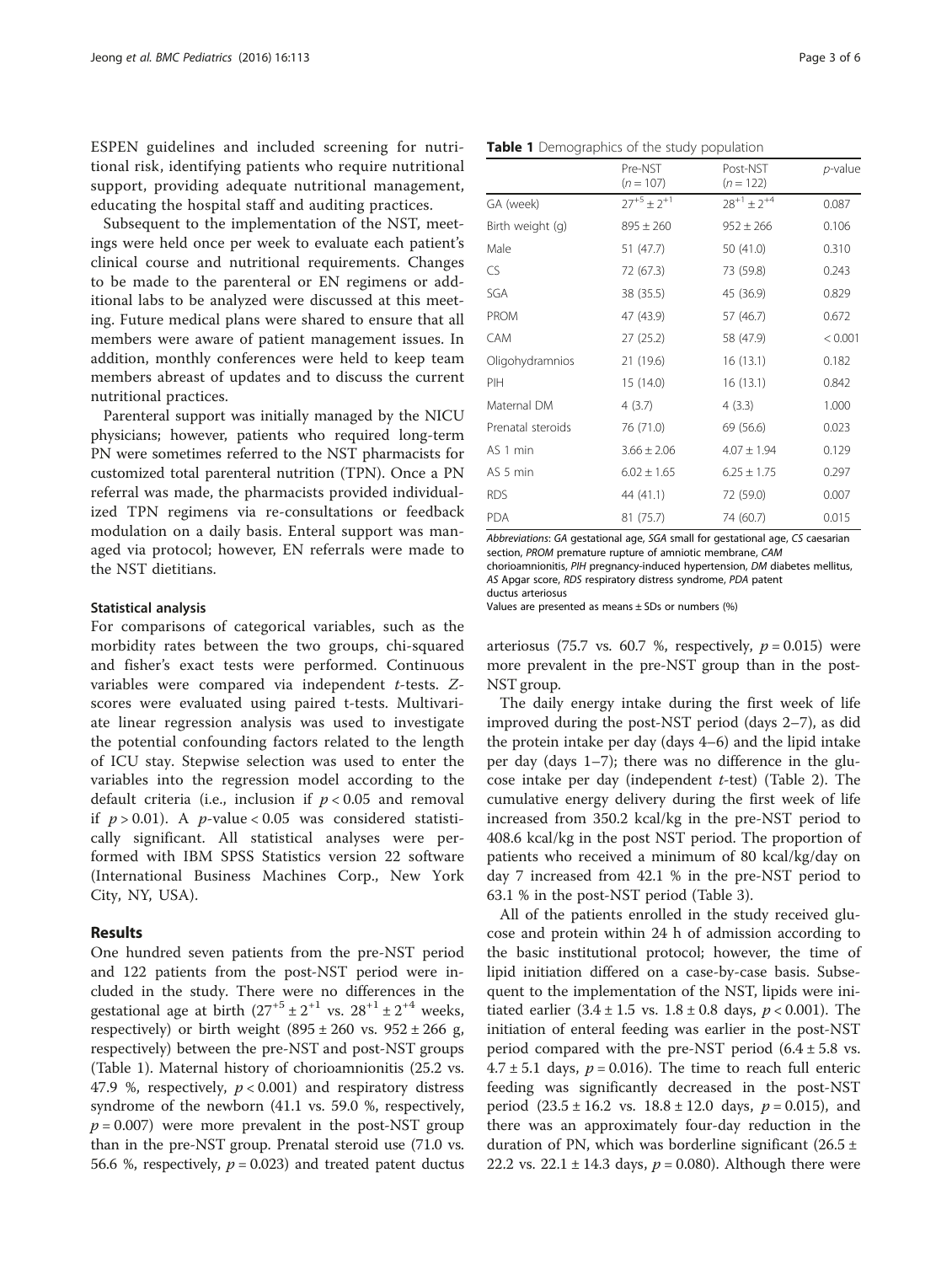Values are expressed as means  $\pm$  SDs. Glucose values (mg/kg/min) were not significantly different

Abbreviations: PND post-natal day

no differences in the admission Z-scores and discharge Z-scores between the pre- and post-NST periods, there was a borderline significant decrease in the downward change of Z-scores between discharge and admission in the post-NST period  $(-1.13 \pm 0.99 \text{ vs.} -0.91 \pm 0.74, p =$ 0.055 by paired  $t$ -test).

There were no significant differences in the morbidity rate or the mortality rate between the two groups (chisquare test and independent  $t$ -test) (Table [4](#page-4-0)). However, there was a significant reduction in the mean length of ICU stay  $(81.7 \pm 36.6 \text{ vs. } 72.2 \pm 32.9 \text{ days}, p = 0.040).$ Because of the discrepancies in the basal characteristics between the two groups, multivariate linear regression was used to adjust the effects of potential confounding factors; it revealed that the involvement of the NST independently affected the length of ICU stay ( $p = 0.014$ ). Moreover, NST involvement was the only factor that contributed to the reduction in the length of ICU stay, as the presence of respiratory distress syndrome and patent ductus arteriosus were related to increases in

## **Discussion**

ICU hospitalization (Table [5\)](#page-4-0).

a Full enteral feeding: ≥ 120 ml/kg/day

Values are expressed as means ± SDs or numbers (%)

NST practices vary according to the hospital setting, the resources available and the patient characteristics. It is widely accepted that NST involvement is associated with many benefits; however, previous studies on this topic are mainly confined to adult populations. Thus, evaluations of the effects of an NST in a NICU setting must include outcomes appropriate to the neonatal population. However, existing data are too limited to fully describe the advantages of a functioning NST in a NICU [\[10](#page-5-0)].

Preterm neonates exhibit physiology and tolerance that differ from adult or pediatric populations. Consequently, they require sufficient energy to sustain life, but this energy must be provided through stepwise advancements to minimize the metabolic disorders that may arise [[8](#page-5-0), [12](#page-5-0)]. In general, it is assumed that poor growth in preterm infants primarily reflects inadequate nutrient intake [[13](#page-5-0)]. The ASPEN guideline states that in the presence of adequate protein intake, adequate weight gain occurs at a parenteral energy intake of 80 to 130 kcal/ kg/day, which was more achieved by day 7 after NST implementation in the present study [[12\]](#page-5-0). NST intervention reduced the lag time for lipid administration, which enabled more adequate calorie provisions and prevented essential fatty acid deficiencies. Previously, the conventional practice was to withhold lipids in cases of septic conditions, high serum bilirubin levels or pulmonary insufficiency [[8\]](#page-5-0). Studies regarding lipid administration have demonstrated conflicting results [\[14](#page-5-0)]; however, current recommendations state that jaundice and sepsis are not absolute contraindications, and most authors now recommend the early initiation of lipids and the advancement to sufficient amounts when tolerated

<span id="page-3-0"></span>Table 2 Nutrition delivered during the first week of life

|                  | PND            | Pre-NST<br>$(n = 107)$ | Post-NST<br>$(n = 122)$   | $p$ -value |
|------------------|----------------|------------------------|---------------------------|------------|
| Energy (kcal/kg) | $\mathbf{1}$   | 11.99                  | 14.16                     | 0.065      |
|                  | $\overline{2}$ | 33.27                  | 37.63                     | 0.002      |
|                  | 3              | 44.12                  | 52.52                     | < 0.001    |
|                  | $\overline{4}$ | 54.28                  | 64.47                     | < 0.001    |
|                  | 5              | 61.43                  | 74.77                     | < 0.001    |
|                  | 6              | 68.9                   | 80.77                     | < 0.001    |
|                  | 7              | 76.17                  | 84.31                     | 0.007      |
|                  | Total          | 350.17                 | 408.62                    | < 0.001    |
| Protein (g/kg)   | $\mathbf{1}$   | 0.44                   | 0.56                      | 0.018      |
|                  | $\overline{2}$ | 1.44                   | 1.52                      | 0.241      |
|                  | 3              | 1.86                   | 2.01                      | 0.080      |
|                  | 4              | 2.23                   | 2.48                      | 0.008      |
|                  | 5              | 2.44                   | 2.77                      | 0.001      |
|                  | 6              | 2.73                   | 2.98                      | 0.018      |
|                  | 7              | 2.94                   | 3.03                      | 0.390      |
|                  | Total          | 14.08                  | 15.36                     | 0.003      |
| Lipid (g/kg)     | 1              | $\mathbf 0$            | 0.13                      | < 0.001    |
|                  | $\overline{2}$ | 0.18                   | 0.63                      | < 0.001    |
|                  | 3              | 0.6                    | 1.34                      | < 0.001    |
|                  | 4              | 1.04                   | 1.88                      | < 0.001    |
|                  | 5              | 1.46                   | 2.5                       | < 0.001    |
|                  | 6              | 1.87                   | 2.8                       | < 0.001    |
|                  | 7              | 2.26                   | 3.12                      | < 0.001    |
|                  | Total          | 7.4                    | 12.42                     | < 0.001    |
| $1 - 1$          |                | $\sim$                 | $\sqrt{1-x}$ $\sqrt{1-x}$ |            |

Table 3 Results of nutritional intervention

|                                                         | Pre-NST<br>$(n = 107)$ | Post-NST<br>$(n = 122)$ | $p$ -value |
|---------------------------------------------------------|------------------------|-------------------------|------------|
| Energy $\geq 80$ kcal/kg on day 7                       | 45 (42.1 %)            | 77 (63.1 %)             | 0.001      |
| Lipid initiation (d)                                    | $3.4 + 1.5$            | $1.8 + 0.8$             | < 0.001    |
| PN duration (d)                                         | $76.5 + 72.2$          | $22.1 + 14.3$           | 0.08       |
| Time to initiation of enteral<br>feedings (d)           | $6.4 + 5.8$            | $4.7 + 5.1$             | 0.016      |
| Time to reach full enteral<br>feedings <sup>ª</sup> (d) | $23.5 + 16.2$          | $18.8 + 12.0$           | 0.015      |
| Weight Z-score at admission                             | $-0.53 + 1.13$         | $-0.59 + 1.25$          | 0.690      |
| Weight Z-score at discharge                             | $-1.65 + 1.01$         | $-1.49 + 0.99$          | 0.235      |
| Weight $\Delta$ Z-score during<br>hospital stay         | $-1.13 \pm 0.99$       | $-0.91 + 0.74$          | 0.055      |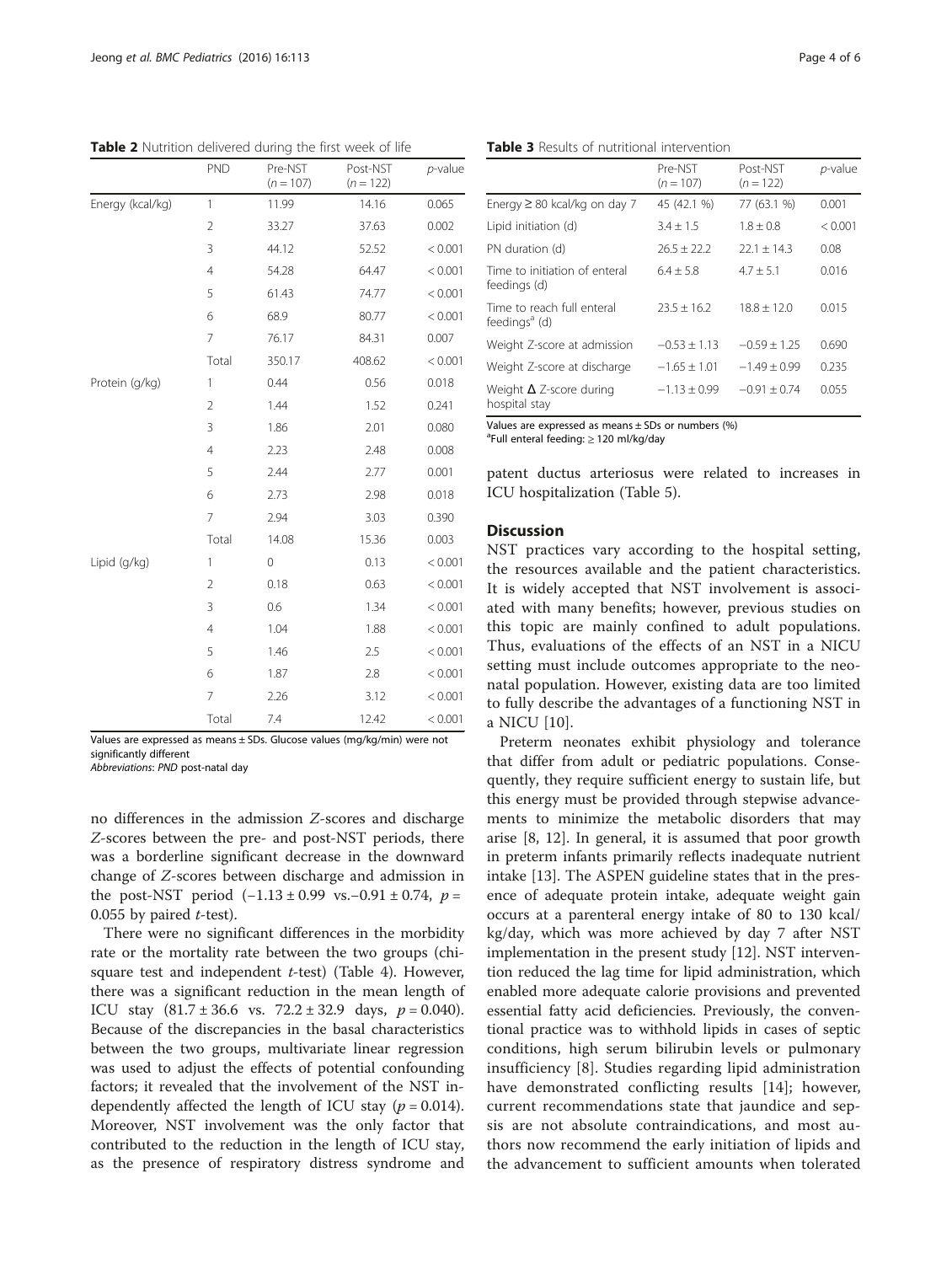<span id="page-4-0"></span>Table 4 Clinical outcomes of the study population

|                        | Pre-NST<br>$(n = 107)$ | Post-NST<br>$(n = 122)$ | p-value |
|------------------------|------------------------|-------------------------|---------|
| <b>BPD</b>             | 39 (37.5)              | 49 (41.5)               | 0.541   |
| IVH $(≥$ stage 2)      | 18(16.8)               | 19 (15.6)               | 0.469   |
| <b>PVI</b>             | 11(10.3)               | 11(9.0)                 | 0.459   |
| NFC.                   | 7(10.7)                | 11(9.0)                 | 0.488   |
| ROP (operation)        | 23 (21.5)              | 25(21.4)                | 0.981   |
| Cholestasis            | 13 (12.1)              | 12 (9.8)                | 0.575   |
| Sepsis                 | 26(24.3)               | 36 (29.5)               | 0.376   |
| Rickets                | 33 (32.7)              | 41 (36.9)               | 0.515   |
| Length of ICU stay (d) | $81.72 + 36.56$        | $72.21 + 32.89$         | 0.04    |
| Mortality (n)          | 6(5.6)                 | 7(5.8)                  | 0.954   |

Values are presented as numbers  $%$  or means  $\pm$  SDs

Abbreviations: BPD bronchopulmonary dysplasia, IVH intraventricular

hemorrhage, PVL periventricular leukomalacia, NEC necrotizing enterocolitis, ROP retinopathy of prematurity

[[12](#page-5-0), [15](#page-5-0)–[18](#page-5-0)]. Critical illness induces an increased demand for lipids because of the increased rate of fat oxidation; because children and neonates have limited fat stores, they are susceptible to fatty acid deficiency if they are given a fat-free diet [[19, 20](#page-5-0)].

One of the main functions of a NICU NST that differs from an adult NST is the promotion of appropriate growth [[8, 10](#page-5-0)]. Reassessments of whether patients were maintaining normal growth rates and calorie requirements were routinely performed following the NST implementation. One study evaluated the effect of an NST on the growth rates of a neonatal population [[10](#page-5-0)] and indicated that a greater weight gain from birth to discharge was attained following NST implementation. The advantage of the present study is that weight was modified by age using Z-scores, which provide a better assessment of weight change compared to previous studies.

Serious complications resulting from prolonged parenteral access cannot be overlooked. Preterm neonates in a NICU exhibit many risk factors that necessitate long-term parenteral access; thus, the restriction of unnecessary PN use is important. In our study, the mean duration of PN along with the time to reach full enteral feedings was decreased. This difference is likely because

|  | Table 5 Multivariate analysis of ICU length of stay |  |  |  |
|--|-----------------------------------------------------|--|--|--|
|--|-----------------------------------------------------|--|--|--|

| Factors            | Parameter   | $R^2$ value | $p$ -value |
|--------------------|-------------|-------------|------------|
| Intercept          | 54.831      |             |            |
| <b>PDA</b>         | 22.738      | 0.154       | < 0.001    |
| <b>RDS</b>         | 23.973      | 0.09        | < 0.001    |
| Pre/Post-NST group | $-10.26659$ | 0.017       | 0.014      |

Adjusted for NST group (pre-NST =0, post-NST = 1), PDA, RDS, CAM, Steroid use

Abbreviations: CAM chorioamnionitis, RDS respiratory distress syndrome, PDA patent ductus arteriosus

of the NST intervention, which included weekly meetings that encouraged active discussions of plans for enteral advancements or various other strategies to improve nutrition access. However, despite the early transition from PN to EN, there were no significant decreases in cultureproven sepsis, rickets or cholestasis.

In the present study, the most notable clinical effect was the reduced mean length of ICU stay by approximately 9 days. Multivariate regression analysis indicated that only the implementation of the NST was significantly and independently associated with a decrease in the length of ICU stay after adjustment for the clinical differences between the two groups. According to previous studies in adult populations, the implementation of early, high-quality nutrition therapy may reduce the length of hospital stay, and several studies also indicate that this approach is cost effective [[5, 21](#page-5-0)].

There are several limitations to the study because it comprises a retrospective analysis with historical comparisons. In the post-NST period, micronutrients, such as trace elements and vitamins, were delivered and monitored more regularly than they were in the pre-NST period; however, comparisons were not possible because of the lack of pre-NST data. Moreover, evaluations of the long-term effects of NST implementation, such as neurodevelopmental outcomes, were not assessed in this study.

## Conclusion

NST intervention in the NICU resulted in significant improvements in the provision of nutrition to preterm neonatal patients. The general nutritional practices improved following NST implementation, and this improvement correlated with important clinical outcomes, such as weight gain or length of ICU hospitalization. Evaluable data remain sparse in the NICU setting with premature neonatal populations; therefore, the successful outcomes identified in this study may provide support for NST practices.

## Additional files

[Additional file 1:](dx.doi.org/10.1186/s12887-016-0648-0) Raw\_data\_NST. (XLSX 2379 kb)

#### Abbreviations

ASPEN, American Society for Parenteral and Enteral Nutrition; EN, enteral nutrition; ESPEN, European Society for Parenteral and Enteral Nutrition; NICU, neonatal intensive care unit; NST, nutritional support team; PN, parenteral nutrition; TPN, total parenteral nutrition.

#### Acknowledgements

We would like to thank all nutritional support team members including JYS (dietitian) and SYO (nurse) in Seoul National University Children's Hospital.

## Funding

None.